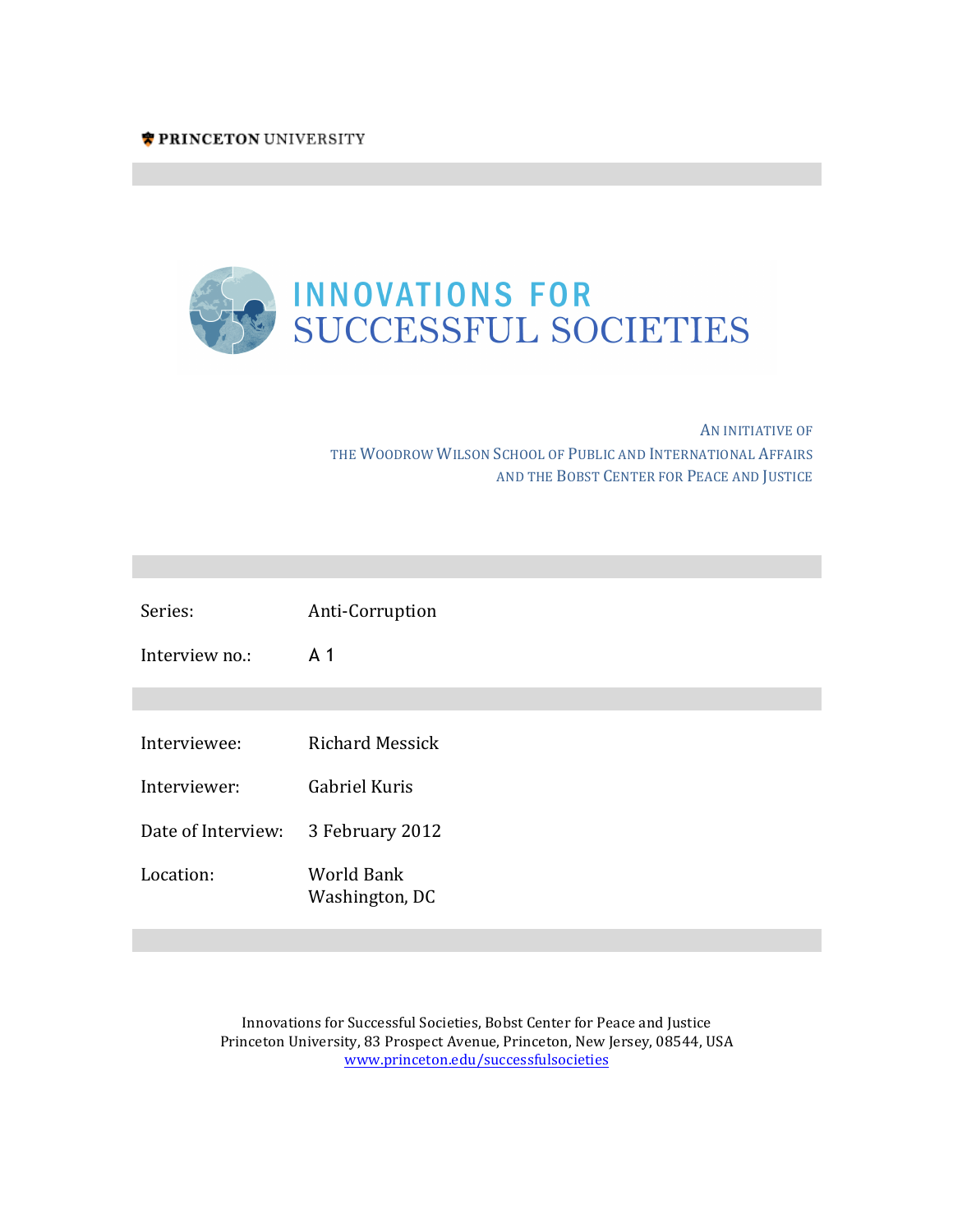KURIS: I'm here on February 3, 2012 with Richard Messick of the World Bank and we're going to talk about anticorruption authorities. Why don't you talk a little bit about the state of the field? What are the current viewpoints on anticorruption authorities? You mentioned there are very diverse organizations.

 $\_$ 

*MESSICK: There has been a series of articles in the last few years saying "Gee, these agencies aren't performing, was it a mistake to create them?" The reply from one of those most involved in creating them, a former staff member at the Hong Kong independent anticorruption agency, ICAC (Independent Commission Against Corruption), is, "Oh you World Bank and development types don't understand" and so forth. My own view was always: it wasn't such a good idea to create them unless you could answer two questions. What would a new agency do that existing agencies aren't doing? Why would it perform the same functions better than the agencies that are failing? If it is a question of investigation and enforcement, prosecution, why aren't the police investigating? Why aren't the prosecutors investigating? What makes you think a new agency would do better?* 

> *There are practical answers to these questions: We can hire new people who aren't tainted by the corruption in the old agencies. We can set the bar higher in terms of education and training. Given the civil service rules and regulations, we can't get rid of the corrupt people in the police and prosecutors' office so they'll taint any new people who come in. Those would seem to me second-best answers but they are answers.*

*Of course the real problem is the political independence, and the neutrality, the even-handed enforcement that bedevils these agencies. Example of the one in Nigeria when it was run by Nuhu Ribadu, he said in so many words what I think is just obvious. That is, if the day after the President appoints you to head an anticorruption agency, you open an investigation against the President you're not likely to get very far. So you need to build some support before you go after those in power. Of course typically the way you do it is you get lower-level people or big fish from the opposition. When you get big fish from the opposition the cry is that you're just a tool of the people in power.* 

*It looks like we're saddled with these anticorruption agencies, whether creating any particular one in any particular country was a good idea or not. So then the question becomes how do we help them do better. The questions of the neutrality and independence are structural issues involving the existence of adequate political competition and a strong middle class; matters beyond the power of any outsider, or even the World Bank, to do a great deal about. But outside of those, we can try to get them to realize that they have to cooperate with other agencies and what are the best ways to do that.* 

*In Iraq, for example, I convinced the government to put somebody in the prime minister's office as a special assistant to the prime minister to see that the various agencies that had anticorruption enforcement and investigation powers worked together. In Iraq you had the Board of Supreme Audit, you had an Inspector-General for each department, an American transplant. Then you had an anticorruption agency. Those three were operating on different planets and they needed to work together. It looked like the only way you were going to get them to work together was to get the prime minister to pressure them to work together.* 

*My suggestion was a special assistant in the prime minister's office with that brief. I don't know if he is still there. For a while it seemed that it was working.*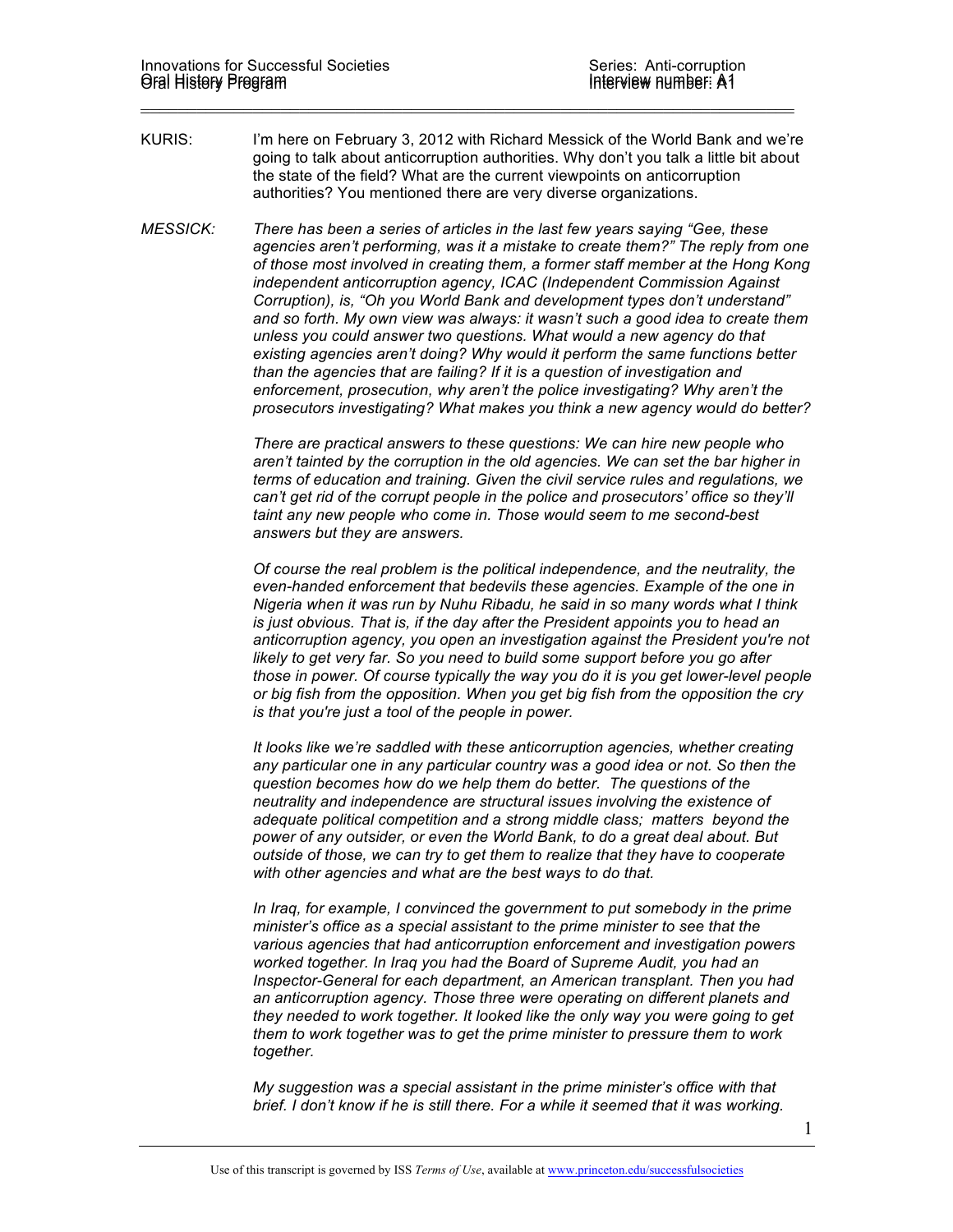*The coordination problem is a big problem because anticorruption covers so many different areas.* 

KURIS: Do you think—the three main areas we talked about were repression, investigation and prosecution, then prevention functions and then research functions.

 $\_$ 

- *MESSICK: I'd say research and education.*
- KURIS: Do those areas conflict with each other?
- *MESSICK: I think organizationally part of the problem can be: is this agency full of cops or teachers? How do we make sure the one function doesn't squeeze out the other? Now Hong Kong does it because they essentially have different cones. You come in as a preventer or you come in as an enforcer and you go all the way up to the number two—there are several assistant commissioners, one of them is through enforcement, one of them is prevention and one of them is for community outreach. So you can get to the second position in the agency through your specialty. That is the kind of thing you have to pay attention to when you start mixing teachers and preventers and enforcers.*

*You have problems of course with the prevention types. You'd like people to be more candid with them about problems they face so the preventers can get some inside scoop and maybe offer some solutions. But people may be reluctant to come to an agency and disclose sensitive information if the agency also has an enforcement role. It is one of the advantages for example in the US of the Ethics in Government office, or the designated ethics officers in each agency. They can counsel people and the people who come to them for counseling and advice know that they're not going to have an enforcement person show up on their doorstep the next day.* 

*The US Office of Government Ethics and its designated ethics officers in each agency are effective because of that counseling function and pre-clearance. People don't get caught up in a conflict of interest; people don't get promoted into a job to handle contracting involving companies that they have stock in until they divest themselves of the stock. So it's not that there are lots of enforcement personnel. The prophylactic work is where the Office of Government Ethics has been really successful.* 

*Of course with the Senate confirmation people don't get to be confirmed to be Secretary of Defense if they have a large portfolio of defense stocks. Another example of where the preventive function has been very helpful.*

- KURIS: Many of these single agencies like in Indonesia also have a role in coordinating government-wide anticorruption policy. How do you think that works in practice?
- *MESSICK: Where I've seen—where agencies have had that power I haven't seen it exercised effectively for reasons of bureaucratic jealousy, conflicting mandates. That's why I j question whether coordination can be done by anything but the head of government.*
- KURIS: Do you think it matters where the anticorruption agency is seated, in the legislature, the judiciary or executive branch or total independence?
- *MESSICK: That will tend to be a function of both the formal constitutional structure and the way power is actually exercised. In Armenia, the government proposed the*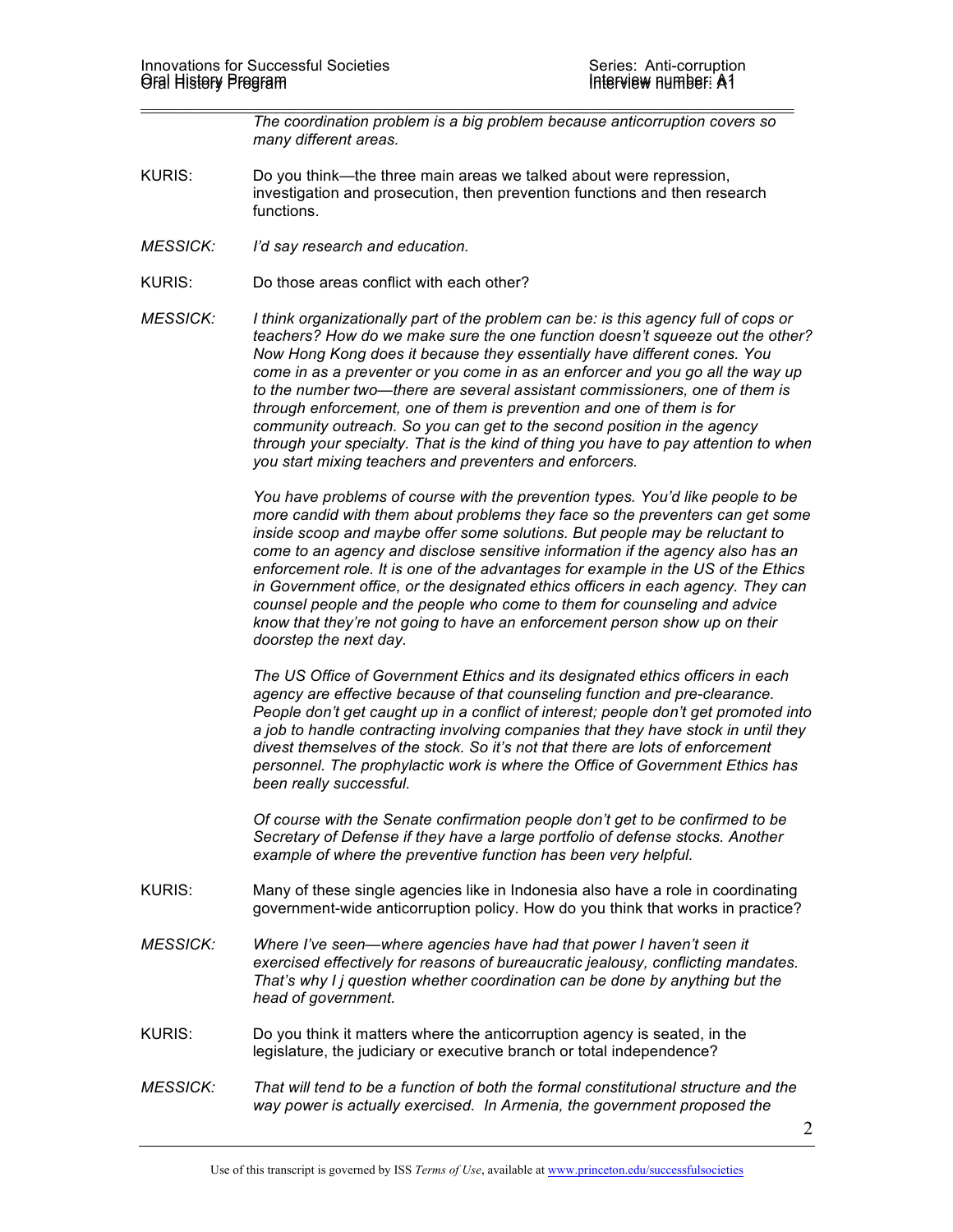*creation of an anticorruption agency accountable to the President. The Armenian constitution is set up along the French lines where the President is a bit removed from the government of the day, more of a sort of semi-monarchical figure. But nonetheless as a practical matter in Armenia today the President and the party in power are the same party and they work very closely. So when the government proposed an anticorruption agency that would report to the President and would have powers over parliament, the parliamentarians strongly opposed it because they saw this as a way of the government in power controlling them: "If you don't vote our way we'll investigate you."*

*Perhaps if there had been a more—the way the French Fifth Republic was at least conceived with the President divorced from day-to-day politics this structure might have been accepted. But the fact of the matter is, the realities were the close connection between the President and the prime minister and the ruling party, it was taken in a different way. It was interpreted, probably quite correctly, as a way for the ruling party to control the parliament.* 

KURIS: I want to ask you a little bit about the pressures leading to the creation of all these anticorruption agencies. First of all on the international side, is it mainly because of UNTAC (United Nations Transitional Authority in Cambodia) or is it kind of—?

 $\_$ 

*MESSICK: On one level it has been the Hong Kong people saying, "Look, it worked here." So you don't know what to do when somebody comes and says, "We cured our problem with this so you should try it." It is so—when a political leader wants to do something about a problem, particularly one that doesn't admit of any easy, short-term solutions, creating an agency to address the problem is very appealing politically, very appealing politically.* 

> *In the US you can cite the Department of Energy, the Department of Education and the Department of Homeland Security.*

- KURIS: The investigation into the mortgage department.
- *MESSICK: Yes, even when they raised the Veteran Affairs Administration to a cabinet level. These are—you've got an energy problem, we'll create a Department of Energy*  to solve it. We have a problem with protecting the homeland, we'll create a *Department of Homeland Security to protect it. Got a corruption problem? We'll create a corruption agency to solve it. Certainly in the short-term it is something to campaign on and boast about. Of course measuring the effectiveness of these agencies in the long-term is itself still a contested art.*

*Now, what the World Bank and others are trying to do is develop effective performance measures, something quite difficult because of the attribution issue. Did corruption decline or increase because of something the anticorruption agency did? Or is it because huge deposits of oil were suddenly discovered that fueled a sharp increase in corruption? Or, alternatively, was there a massive crisis that led to a change in government and different outlook. So getting the performance measures right for these agencies—.* 

- KURIS: It's hard enough to measure corruption right?
- *MESSICK: It's not at all easy to measure at all except in isolated cases like in sectors where you can use quite expensive techniques, like Olken did with roads in Indonesia. Then even if you have a reliable measure the attribution issues looms. How much is does the presence of one agency affect the level? That's tough.*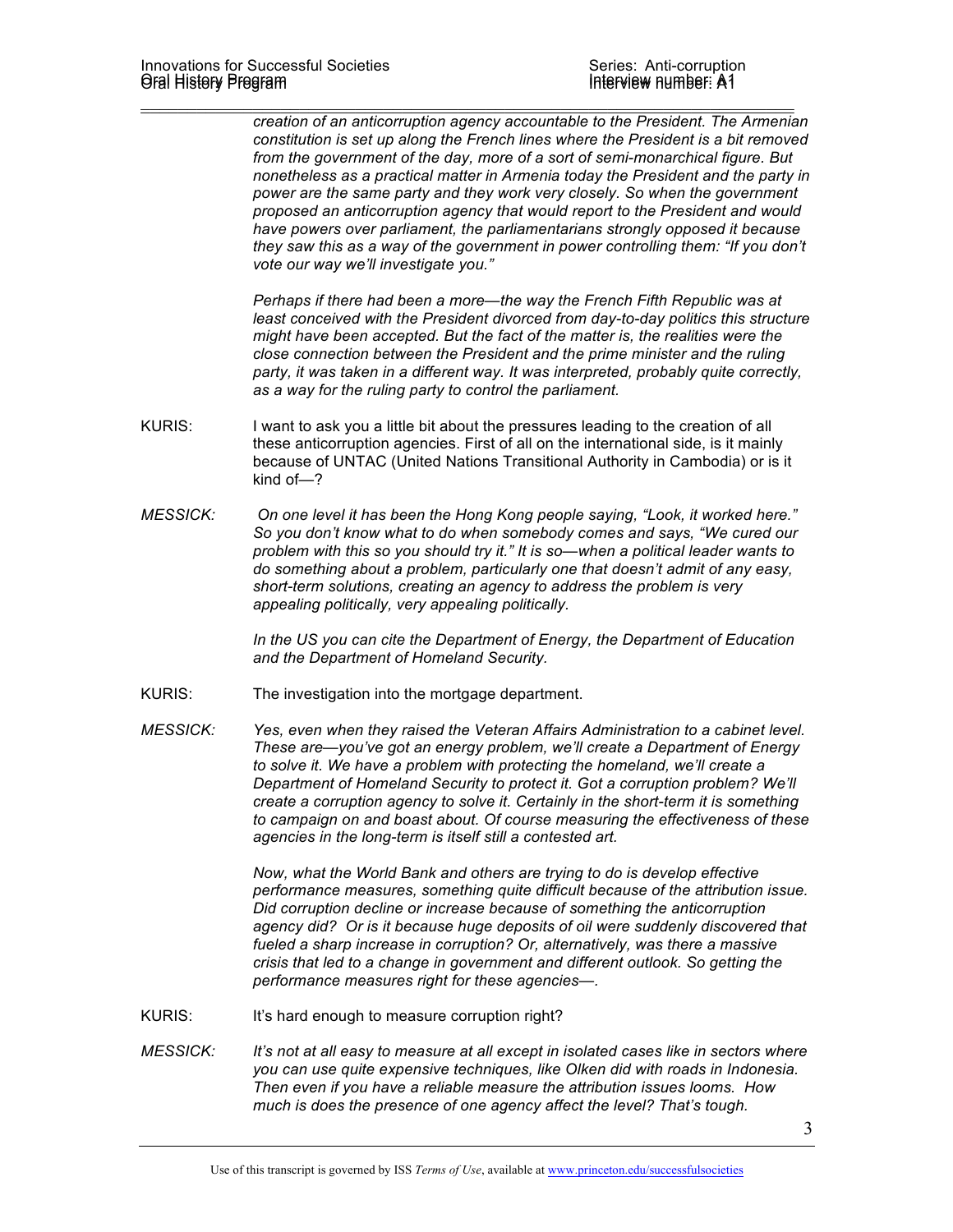KURIS: Within the World Bank, is corruption usually measured through the cost-of-doingbusiness index?

 $\_$ 

*MESSICK: No, it is usually measured—[interruption end of file 1]*

*There is no formal agreed-up, institution-wide way to measure corruption. For a while there were the World Bank Institute Governance Indicators. They became very controversial. In fact the board directed that they not be used. One way we measure it now is with the judgmental factors in the country policy and institutional assessment, the CPIA. And that you'll see is a twenty-factor judgmental criteria that spans everything from status of health and education through a couple of questions on governance and anticorruption related. Those are just judgments of the staff in the country that are reviewed by people who have less of a stake in the particular country than the country staff.* 

- KURIS: Do you find that these anticorruption agencies, now that they've been around for a few years, are they starting to share lessons learned or best practices?
- *MESSICK: Probably the one area where there has been a good deal of sharing has been OECD (Organisation for Economic Co-operation and Development) / ADB (Asian Development Bank) anticorruption initiative in Asia. The World Bank has tried to do some of that and there will be a second meeting of the International Alliance of Corruption Hunters June 5, 6 and 7 of this year in Washington where it will bring together people from all the agencies. Not only anticorruption agencies but those involved in enforcing the anticorruption laws. So it could be not only an agency or a prosecutor or even a fraud squad of a police department.*

*As much as the lessons learned that can be shared across borders, it is important, particularly with grand corruption that these people cooperate across boundaries because e the bribes paid by someone in country A to someone in country B who then stuffs the money in country C or directs that it is to be paid into a bank account in country C. So you want to get everybody involved. You have to have the enforcement people of countries A, B and C working together so that the obstacles to gathering evidence and so forth when you cross national boundaries don't just bog down the investigation. There is still a lot of work that has to be done on that.* 

*The only way that you can do it is to develop personal ties so that people in country A know there are trustworthy people in country B they can call and say, "It looks like an official in your country was paid a bribe by a company based in our country, can you follow up?" They won't make that call unless they know who is on the other end of the line and they have some sense that the information won't be immediately disclosed to the wrong people.* 

- KURIS: Right. Do you have any opinion on whether it is better for these agencies to focus on the petty corruption, or grand corruption, or try to do everything at once?
- *MESSICK: Often the mandate of the agency will dictate that. With many of them the mandate will be grand corruption. This reflects the view that it is going to be hard to deal with petty corruption if all those potential petty corruptors know there are large amounts being stolen on a grand level. That's just the conventional wisdom; the evidence is all anecdotal.*
- KURIS: What are some of the most important powers for anti-corruption agencies to have?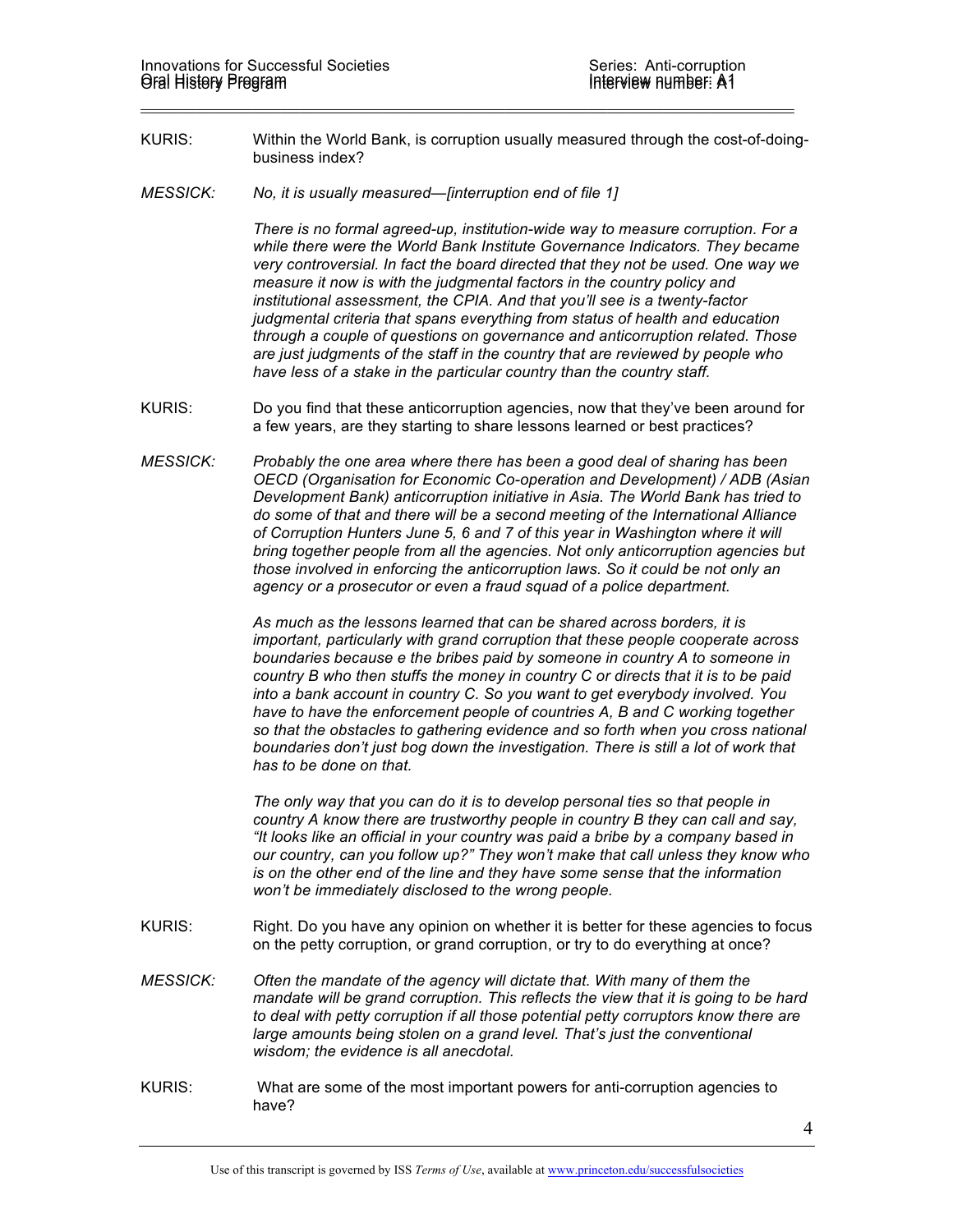*MESSICK: It depends on what kind of agency you want. In Morocco the agency has no investigative or enforcement power, it is purely education and prevention. Now, is it important that they have enforcement powers? Well, if the police and the prosecutors are working well, no. So that—because the agencies are so heterogeneous it is hard to say.* 

 $\_$ 

*I think once you give it investigation or prosecution powers than you've got to think about these questions of political neutrality, evenhandedness and then go to all these things about who has power over the budget, who has power over the personnel selection, promotion and termination.* 

- KURIS: Are there specific personnel policies that you think kind of reinforce independence here?
- *MESSICK: Merit hiring is going to be your best sort of policy with a small p. Policy with a capital P, of course, is no interference on political grounds. Enforcing that is less a question of law per se and more a question of the institutional landscape of the country. One view is the reason courts are independent in some countries is because there is significant political competition and the competitors in the political arena all find it in their interest to have a nonpartisan, neutral referee governing those disputes. So they all have an interest in an independent agency and they watch each other to make sure that the other side doesn't compromise that.*
- KURIS: Turning towards Indonesia, one issue I've been struggling with before I go there is is there anything unique about corruption in Indonesia or the region? If you'd like to talk about this more generally, is corruption the same everywhere?
- *MESSICK: We don't know enough to say. People will—one of the things people will say is that corruption was predictable in Indonesia. If you wanted to build a power plant there was a price list. You paid that price and you got your power plant. So it wasn't arbitrary and it didn't vary from person-to-person. And so therefore it was just like a tax, a cost of doing business. I have no idea whether that is true or not, and I've never seen anybody try to establish that empirically. That is just the lore of Indonesian corruption. So I don't know then, even if it were true, does that hold in Lao, does it hold in Cambodia, does it hold in New Jersey? I have no idea. That's the problem when you can't taste, touch or feel it and you only see occasional manifestations of it and you don't know that you're seeing 90% of it or only 1% of it. Are you seeing a representative sample of it or just a biased sample because that's what you, the enforcement agencies, can pull out and detect.*
- KURIS: This would also be true in Latvia, Lithuania.
- *MESSICK: It's hard.*
- KURIS: The same perspective.
- *MESSICK: Particularly of course economies that were all state run, the former communist countries, well wasn't there a lot of corruption in one sense when people didn't work full time but they got paid full time? What does it mean to have corruption in a state-run economy? People lied about meeting their quotas or falsified statistics in order to look as if they met the five-year plan. Well, is that corruption? We certainly saw a lot of it in the transition, but was this a new phenomenon or just*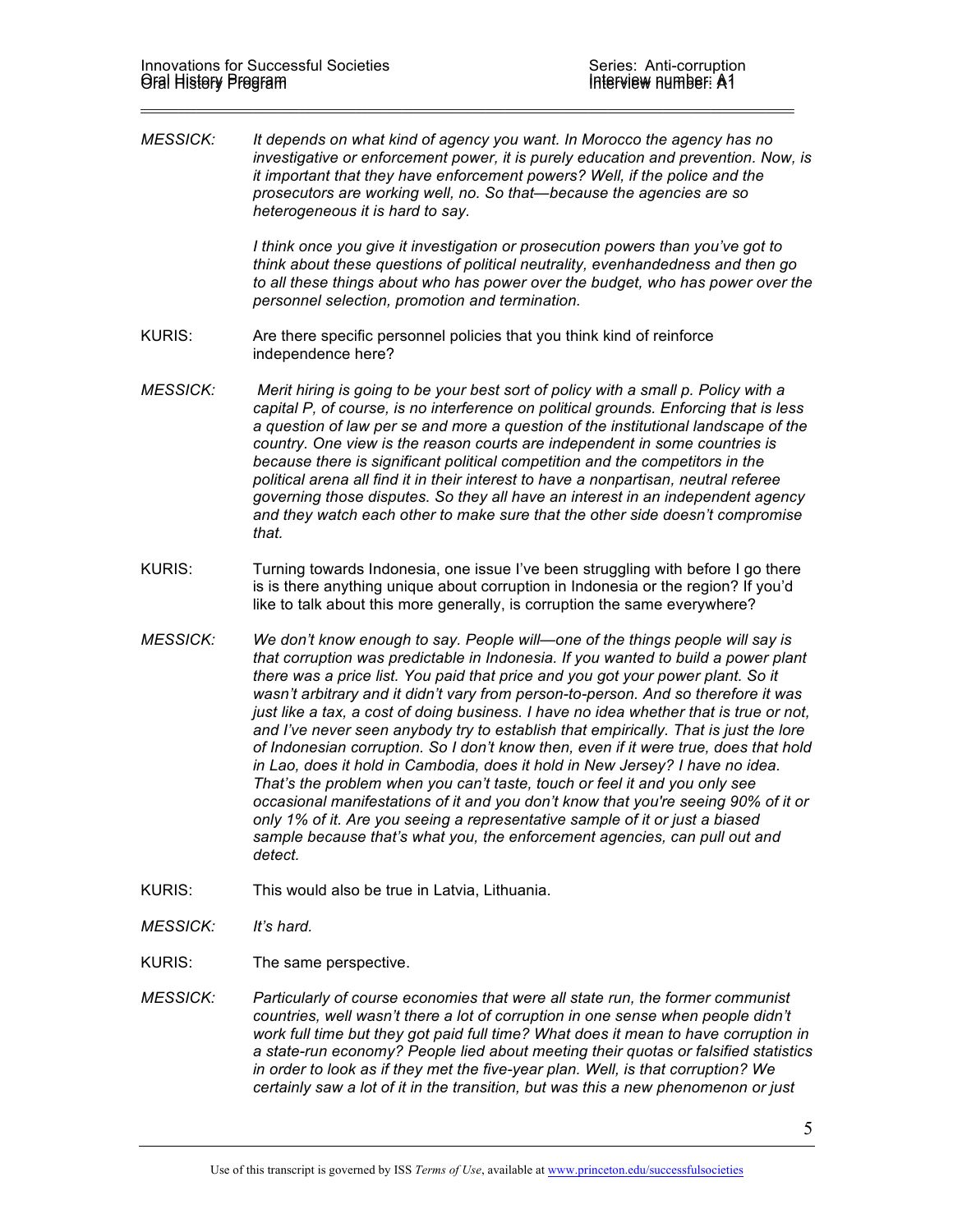$\_$ *social pathology that manifested itself in a different way because it was now a market economy as opposed to a state-run economy?* 

- KURIS: What do you think anticorruption agencies are best at? What are the kinds of good things that they're doing? I don't know if you can generalize it but if you look at the better ones—?
- *MESSICK: Well if you tell me what you think a better one is and tell me—I mean, I think the Office of Government Ethics in the US does an excellent job on preventing conflict of interests using the income and asset disclosure statements. The Federal Election Commission does a good job in making sure people disclose the political committees, candidates disclose contributions and expenditures. Do they do a good job of catching election law violations? That's a more controversial question.*
- KURIS: So what is it about disclosure rule that makes that kind of work better?
- *MESSICK: It is if the rule is to disclose period it is easier to enforce than a rule that says don't spend more than a given amount. It is very hard to enforce this type of rule. How ambitious your law is, what you mean by corruption to begin with is caught up with your question.*
- KURIS: It seems like going off of what you were saying about how often times governments create these anticorruption agencies for political reasons, how can these agencies help to manage public expectations of their performance?
- *MESSICK: That's really tough because usually by the time they're created they're expected to dance across the Potomac and if they just walk across the Potomac, expectations are dashed. I'll tell you what we do know from studying the federal agencies here, the person who is the first one to run it is really important. If you look at how J. Edgar Hoover ran the FBI, he did—he made it an elite agency, which it still is today. You have to have at least a college degree and typically a more advanced degree in law or accounting. He played to the newspapers with consistently increasing arrests but at the same time he kept them away from organized crime and drugs because those are areas where the agents can be corrupted and lead to bad press.*

*So the FBI had this aura and this reputation that it still enjoys today that in some sense was just a product of their most popularly—the offence that they were most successful at dealing with for most of the period that Hoover was director was the Dyer Act, that is taking a stolen car across a state line. If you steal a car in Virginia and drive it into Maryland it is a federal offense. The FBI had relations*  with local police agencies that would allow them to make the arrest when the car *crossed the state line. Of course the offenders were almost always juveniles, who typically didn't corrupt FBI agents, did not shoot them. Particularly as automobile traffic increased in the '50s and '60s, the bureau's arrest record and case solved data went through the roof and so it looked really good.* 

- KURIS: The anticorruption agencies, in Indonesia specifically, they often go off for lowhanging fruit.
- *MESSICK: That's certainly the advice. To build political support you've got to start somewhere. If you can get a couple of high-profile cases and those, as I say are typically going to be people who aren't powerful in the government of the day. Then you can get a lot of low-level people so you can say, "we're doing a lot." It's managing expectations.*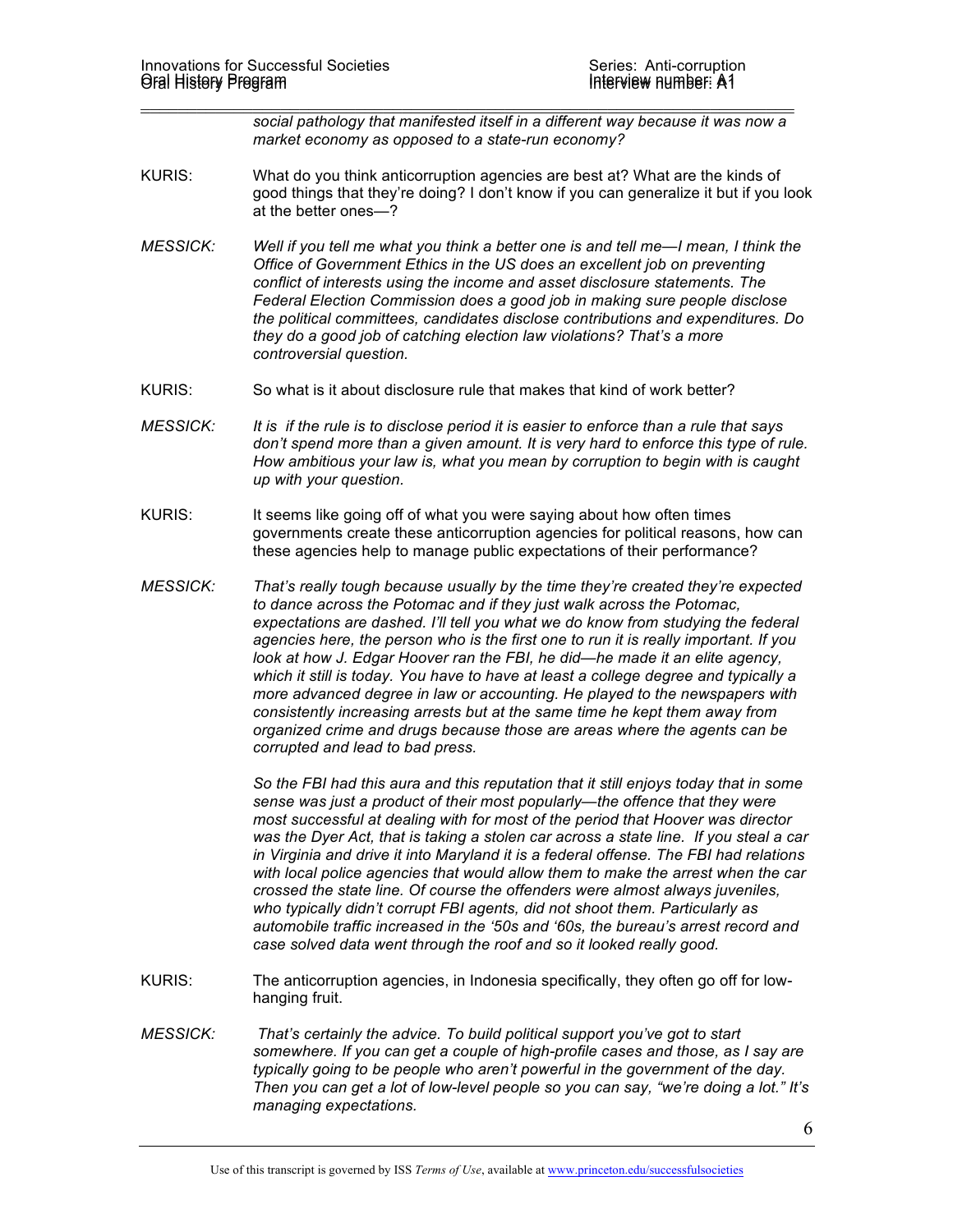*Allen Doig and his colleagues have a piece in the U4 series about four African anticorruption agencies. All cane into being with hugely inflated expectations, partly because of the donors. The political economy issue is just getting more complex when there is outside funding because of course the outside funders are persuaded to give the money because it is going to be super successful in six months so it makes it all the more challenging.*

KURIS: Going forward how do you think the scale looks on anticorruption agencies is going to evolve? What are the directions things are moving in right now?

 $\_$ 

- *MESSICK: They'll all make adjustments —it's like if you put on a shoe that doesn't quite fit over time your foot will fit into it and the shoe will kind of fit around your foot. The question is, will the ultimate adaptation of the agency to its environment and the environment to the agency result in a useful contribution to the combating of corruption or just a dead weight loss. Of course a lot of that is a function of broader political issues.*
- KURIS: If these agencies start with kind of bad founders—you say that the founders are very important—.
- *MESSICK: Crucial.*
- KURIS: Do you think that it is possible for agencies that are on to abolish be more effective or is it—the first impression really the most important?
- *MESSICK: First impressions are always really important. Get off to the wrong foot and it is really tough to recover.*
- KURIS: Have bad anticorruption agencies, is it still ongoing or do you think the wave of creation of anticorruption agencies—?
- *MESSICK: We've about run out of countries to create them in. There's a fixed number. There are two hundred and some odd countries in the world; there's a limit to how many we can create. Although some of the federal states they're now creating state-level anticorruption commissions.*
- KURIS: Do you think that the multi-agency countries are moving more toward a single agency or are they sticking with the path they started on?
- *MESSICK: See all the multi-agency countries are established OECD countries.*
- KURIS: They seem to be more popular in Europe.
- *MESSICK: It's unlikely you're going to see much change there.*
- KURIS: Just, I guess for ISS' sort of study of this—what do you think are some of the most important kind of questions we can look into?
- *MESSICK: How they developed political support. There is clearly a constituency to combat corruption; how can they tap into that constituency to support them when they go after people in power.*
- KURIS: That does seem to be pretty critical in Indonesia and I think in Argentina, as well.

*MESSICK: Yes.*